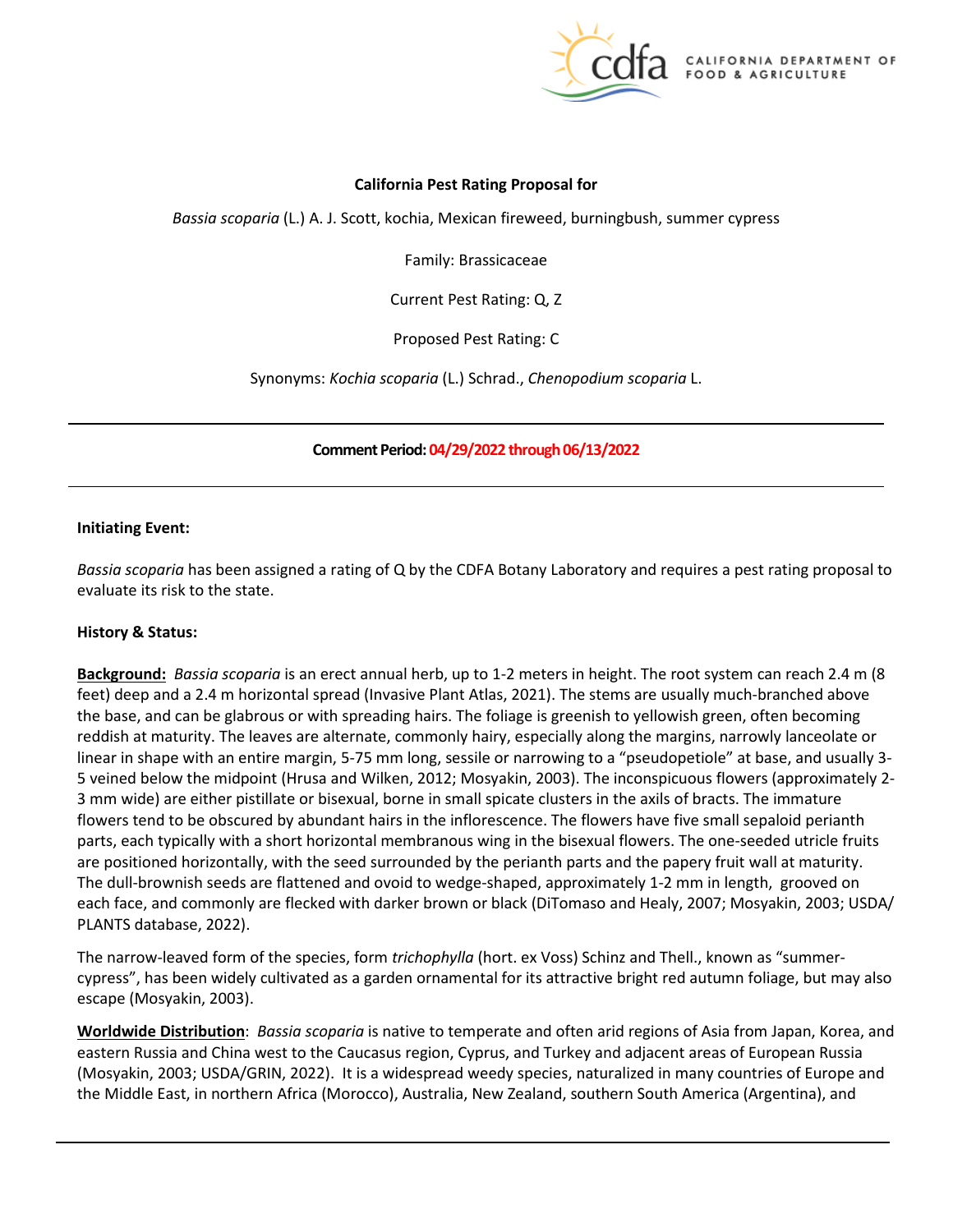

 many areas of the United States and Canada. In the U. S., it has been reported from the majority of states, but is less Georgia (Invasive Plant Atlas, 2022; Mosyakin, 2003; USDA Plants database, 2022). It has been found in each of the primarily a weed of temperate regions and can reach elevations of 2590 meters in the Rocky Mountains of commonly found in the southeastern states and has apparently not been found in Hawaii, Arkansas, Florida, or southern provinces of Canada from British Columbia to Quebec and New Brunswick (Mosyakin, 2003). The species is the United States (Thornton et al., 1974).

 **Official Control:** *Bassia scoparia* is listed as an invasive plant in Connecticut and as a noxious weed in the states of Arizona, Ohio, Oregon, and Washington (Center for Invasive Species and Ecosystem Health, 2022). It is listed as a prohibited noxious weed seed in the state of Ohio (USDA/AMS, 2022). It is a prohibited noxious weed in several provinces of Australia (Queensland Government, 2022). It is also listed as a harmful organism in phytosanitary requirements by the countries of Australia, Brazil, and Peru (USDA/PCIT database, 2022).

 **California Distribution**: *Bassia scoparia* has been reported from 35 or more counties along the entire length of California, with the greatest number of known localities found in northern and eastern California in the Modoc been collected from Humboldt, Modoc, Siskiyou, Trinity, and Lassen counties in far northern California, and Nevada, southern California in Santa Barbara, Ventura, Los Angeles, Orange, Kern, San Bernardino, Riverside, San Diego and Joaquin, and Monterey counties. The earliest collection documented in the Consortium database was made in the 1948 in Santa Barbara County, and by the 1960's the species had been collected in scattered locations in an additional 14 counties from Humboldt, Siskiyou and Modoc counties in far northern California to Ventura, Los Angeles, Orange, and San Diego counties in southern California. Plateau and Sierra Nevada and White Mountain regions and in southern California. In vouchered records from the Consortium of California Herbaria (CCH, 2022) and records from the CDFA PDR database (2022) *Bassia scoparia* has Placer, El Dorado, Alpine, Mariposa, Mono, and Inyo counties in the Sierra Nevada and White Mountain regions. It has been collected in scattered locations in the Sacramento and San Joaquin Valleys in Butte, Colusa, Yolo, Madera, Merced, Stanislaus, and Fresno counties, and in the coast ranges and San Francisco Bay area in Solano, Sonoma, Marin, San Francisco, Santa Cruz, Kings, and San Luis Obispo counties, and in coastal, montane, or desert areas of Imperial counties. The Calflora database (2022) also indicates reported occurrences in Mendocino, Sacramento, San

 **California Interceptions**: Over 150 interceptions of *Bassia scoparia* have been submitted for identification to the CDFA Plant Pest Diagnostics Branch from 2003 to 2022, most commonly as a seed contaminant in grain or other agricultural seed shipped into the state and sampled for feed mill certification, or as a plant contaminant in alfalfa or entering the state and several times on bee boxes (CDFA PDR database, 2022). straw hay being trucked into the state. It has also been found relatively frequently on grilles or beds of vehicles

## **Consequences of Introduction**

# **1) Climate/Host Interaction:** Score is **Medium (2)**

 can tolerate a wide variety of soils, temperatures, and moisture conditions (Invasive Plant Atlas, 2022). It is found at elevations below 2300 meters (6562 feet) in California, where it has been collected in a variety of open *Bassia scoparia* occurs in arid steppe and desert regions in its native area in Asia (Mosyakin, 2003). The species or disturbed habitats including fields, roadsides, ditch margins, and seasonal wetlands as well as being grown as a garden ornamental (CCH, 2022; DiTomaso and Healy, 2007; Hrusa and Wilken, 2012).

Evaluate if the pest would have suitable hosts and climate to establish in California.

- Low (1) Not likely to establish in California; or likely to establish in very limited areas.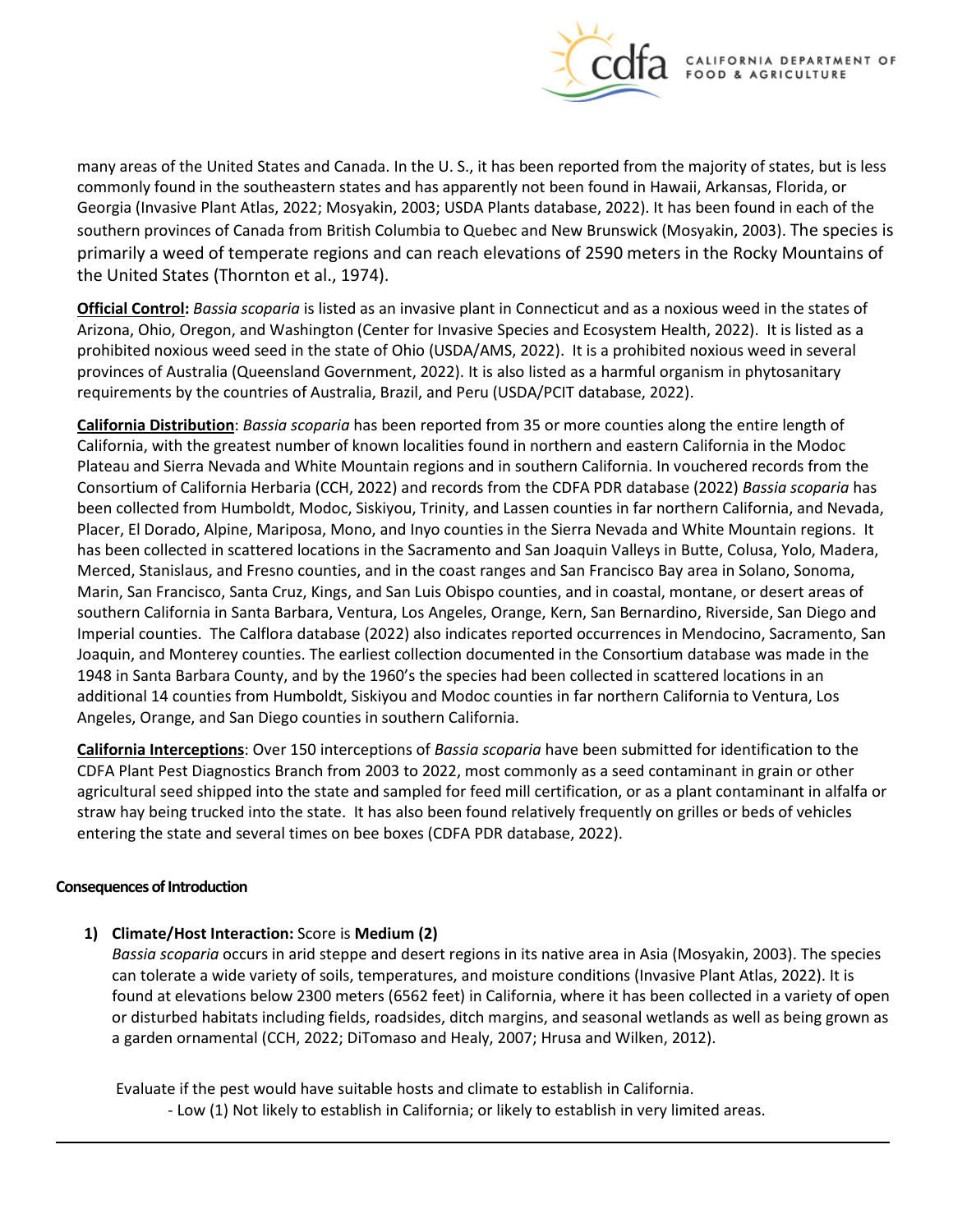

# - **Medium (2) may be able to establish in a larger but limited part of California.**

**-** High (3) likely to establish a widespread distribution in California

## **2) Known Pest Host Range:** Score is **High (3)**

*Bassia scoparia* can occur wherever conditions exist that are conducive to its survival.

- Low (1) has a very limited host range.
- Medium (2) has a moderate host range.
- **- High (3) has a wide host range.**

## **3) Pest Dispersal Potential:** Score is **High (3)**

 *Bassia scoparia* reproduces only by seed. Seeds are small (approximately 1-2 mm long) and one per fruit, but numerous fruits are produced on each stem, and individual plants have been reported to produce up to 25,000 seeds under extremely favorable conditions (Friesen et al., 2009). The seeds can be dispersed locally by wind or water or by farm equipment or the feet or fur of animals, and the entire plant dries up at maturity and can be dispersed by wind as a tumbleweed (DiTomaso and Healy, 2007; Queensland Government, 2022). The species is dispersed over longer distances as a frequent seed contaminant in shipments of hay, grain or other crop seeds (CDFA PDR database, 2022), as well as being sold as an ornamental species.

Evaluate the natural and artificial dispersal potential of the pest.

- Low (1) does not have high reproductive or dispersal potential.

- Medium (2) has either high reproductive or dispersal potential.
- **High (3) has both high reproduction and dispersal potential.**

#### **4) Economic Impact:** Score is **High (3)**.

 *Bassia scoparia* was introduced into North America in the 1800's as an ornamental plant (Friesen et al., 2009), ornamental because of its weediness and high reproductive capacity. The plant is reported to have significant and can cause photosensitization in cattle, sheep, and horses (Friesen et al., 2009; Kingsbury, 1964). with the "summer cypress" form being especially attractive for its red mature foliage, but is problematic as an nutritional value as a forage plant for cattle when eaten in moderate quantities, but can be toxic to livestock when eaten as a substantial part of the diet due to the presence of saponins, alkaloids, oxalates, and nitrates,

Evaluate the economic impact of the pest to California using the criteria below.

- **A. The pest could lower crop yield.**
- **B. The pest could lower crop value (includes increasing crop production costs).**
- **C. The pest could trigger the loss of markets (includes quarantines).**
- D. The pest could negatively change normal cultural practices.
- E. The pest can vector, or is vectored, by another pestiferous organism.
- **F. The organism is injurious or poisonous to agriculturally important animals.**
- G. The organism can interfere with the delivery or supply of water for agricultural uses.

#### Economic Impact:

- **-** Low (1) causes 0 or 1 of these impacts.
- Medium (2) causes 2 of these impacts.
- **High (3) causes 3 or more of these impacts.**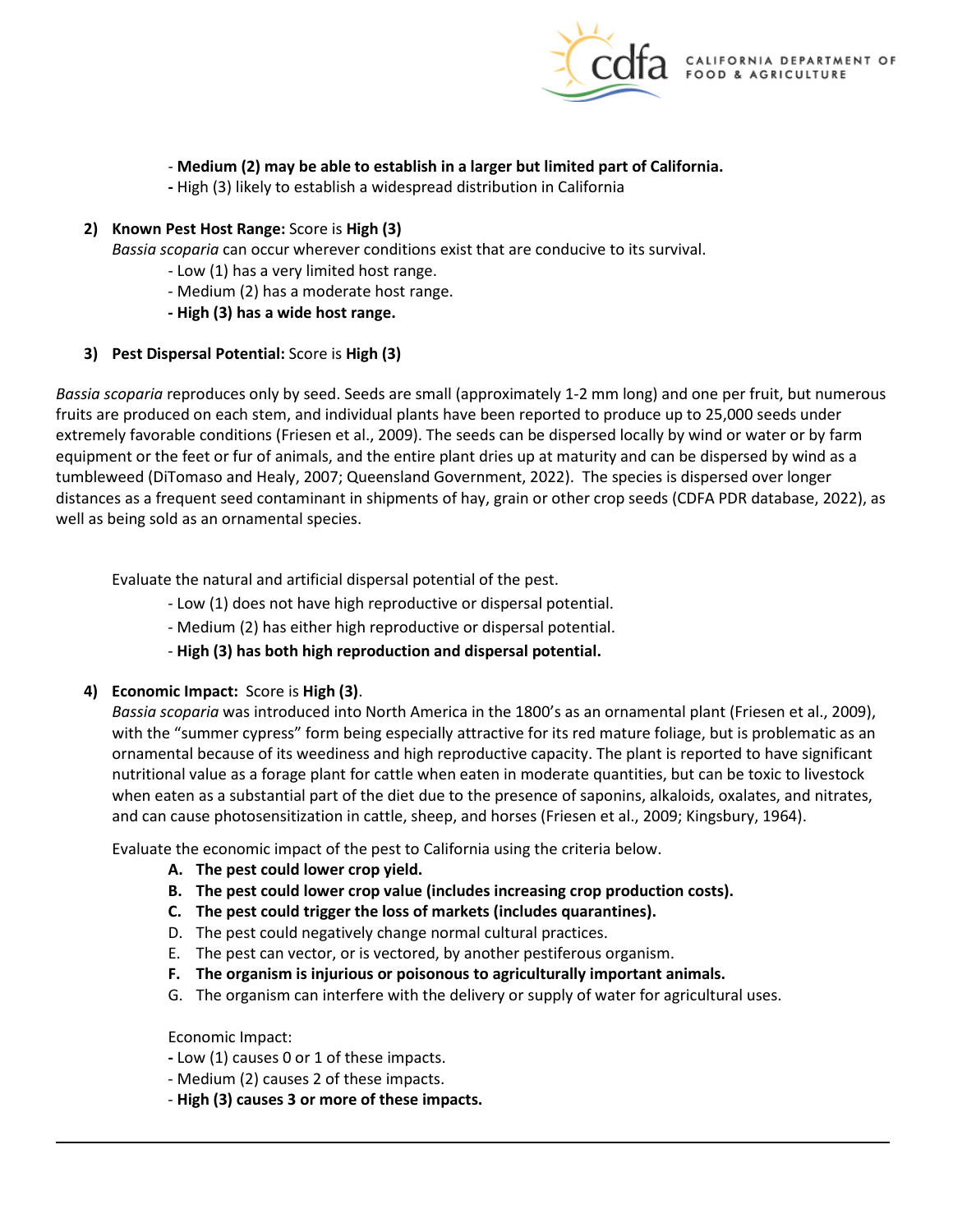

## **5) Environmental Impact:** Score is **Medium (2)**

*Bassia scoparia* is a weed of agricultural land and disturbed or open habitats in its native range (Clapham, 1964) and as a naturalized species in Australia and North America (Queensland Government, 2021; Mosyakin, 2003).

Environmental Impact:

- A. The pest could have a significant environmental impact such as lowering biodiversity, disrupting natural communities, or changing ecosystem processes.
- B. The pest could directly affect threatened or endangered species.
- C. The pest could impact threatened or endangered species by disrupting critical habitats.
- **D. The pest could trigger additional official or private treatment programs.**
- E. The pest significantly impacts cultural practices, home/urban gardening or ornamental plantings.

Environmental Impact:

- Low (1) causes none of the above to occur.
- **- Medium (2) causes one of the above to occur.**
- High (3) causes two or more of the above to occur.

 Consequences of introduction to California for *Bassia scoparia:* **High (13)** 

 $Low = 5-8$  points Medium = 9-12 points  $High = 13-15$  points

## **6) Post Entry Distribution and Survey Information**: Score is **Medium (2)**

**-**Not established (0) Pest never detected in California or known only from incursions.

-Low (-1) Pest has a localized distribution in California or is established in one suitable climate/host area (region).

 **-Medium (-2) Pest is widespread in California but not fully established in the endangered area, or pest established in two contiguous suitable climate/host areas.** 

 -High (-3) Pest has fully established in the endangered area, or pest is reported in more than two contiguous or non-contiguous suitable climate/host areas.

## **7) Final Score: Medium 11 (13-2=11)**

## **Conclusion and Rating Justification:**

 *Bassia scoparia* has been known from the state of California for over 70 years and continues to be introduced into the species occurs most commonly in open or disturbed arid or semiarid habitats, and some forms have been widely grown California and has been reported from at least 35 counties along the length of the state. The species has value as an ornamental but must be grown in a well-controlled manner to mitigate its spread as a weed. A rating of "C" is recommended under CCR 3162 because of the widespread distribution of the species within the state. state relatively frequently as a contaminant of hay and commercial grain or other agricultural or vegetable seeds. The as ornamentals for their attractive mature foliage. The species is relatively widespread but of sporadic distribution in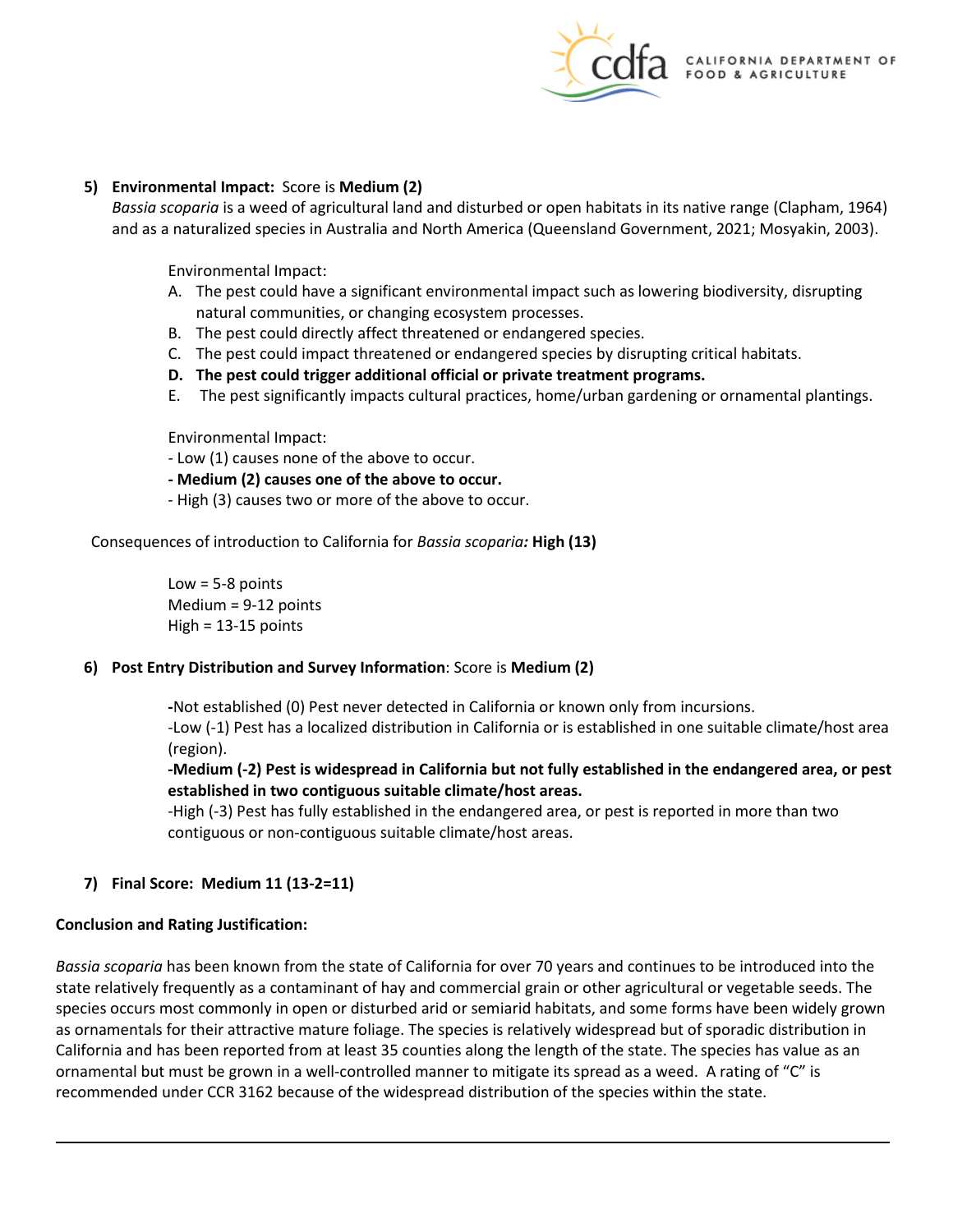

## **Uncertainty:**

The species is a widespread weed in temperate areas of the world, and has been present in California for many years, so there is little uncertainty.

## **References:**

CalFlora. 2022. Information on California plants for education, research and conservation with data contributed by public and private institutions and individuals, including the Consortium of California Herbaria. Accessed: April 27, 2022. <https://www.calflora.org/>

 California Department of Food and Agriculture. Accessed April 27, 2022. CDFA Pest and Damage Record (PDR) Database. 2021. *Bassia scoparia*. Plant Health and Pest Prevention Services.

 DiTomaso, J.M., and Healy, E.A. 2007. Weeds of California and Other Western States. University of California Agriculture and Natural Resources Publication 3488.

 Friesen, L.F., Beckie, H.J., Warwick, S.I., and Acker, R.C. van. 2009. The biology of Canadian weeds. 138. *Kochia scoparia*  (L.) Schrad. Canadian Journal of Plant Science 89: 141-167.

Fuller, T.C., and McClintock, E. 1986. Poisonous Plants of California. University of California Press, Berkeley.

Holm, L.G., Doll, J., Holm, E., Pancho, J.V., and Herberger, J.P. 1997. World Weeds: Natural Histories and Distribution. John Wiley and Sons, New York.

 [https://ucjeps.berkeley.edu/eflora/eflora\\_display.php?tid=91769](https://ucjeps.berkeley.edu/eflora/eflora_display.php?tid=91769) Accessed April 27, 2022 Hrusa, G.F., and Wilken, D.H. 2012. *Kochia scoparia* subsp. *scoparia*. In Jepson Flora Project (eds.). Jepson eflora.

 Invasive Plant Atlas. 2022. Mexican fireweed, *Bassia scoparia* (L.) A. J. Scott in Invasive Plant Atlas of the United States. <https://www.invasiveplantatlas.org/subject.html?sub=19886> Accessed April 27, 2022

Kingsbury, J.M. 1964. Poisonous Plants of the United States and Canada. Prentice-Hall, Englewood Cliffs, N.J.

Mosyakin, S.L. 2003. *Kochia* Roth. Pp. 310-312 in Flora of North America Editorial Committee (eds.), Flora of North America North of Mexico. Volume 4, Magnoliophyta: Caryophyllidae, Part 1. Oxford University Press, New York and Oxford.

National Plant Board. 2021. <https://nationalplantboard.org/laws-and-regulations/>Accessed January 7, 2021

[https://keyserver.lucidcentral.org/weeds/data/media/Html/bassia\\_scoparia.htm](https://keyserver.lucidcentral.org/weeds/data/media/Html/bassia_scoparia.htm) Accessed April 27, 2022 Queensland Government. 2022. Weeds of Australia Fact Sheet, *Bassia scoparia*.

Thornton, B.J., Harrington, H.D., and Zimdahl, R.L. 1974. Weeds of Colorado. Colorado State University Experiment Station Bulletin 514-S, Revised edition.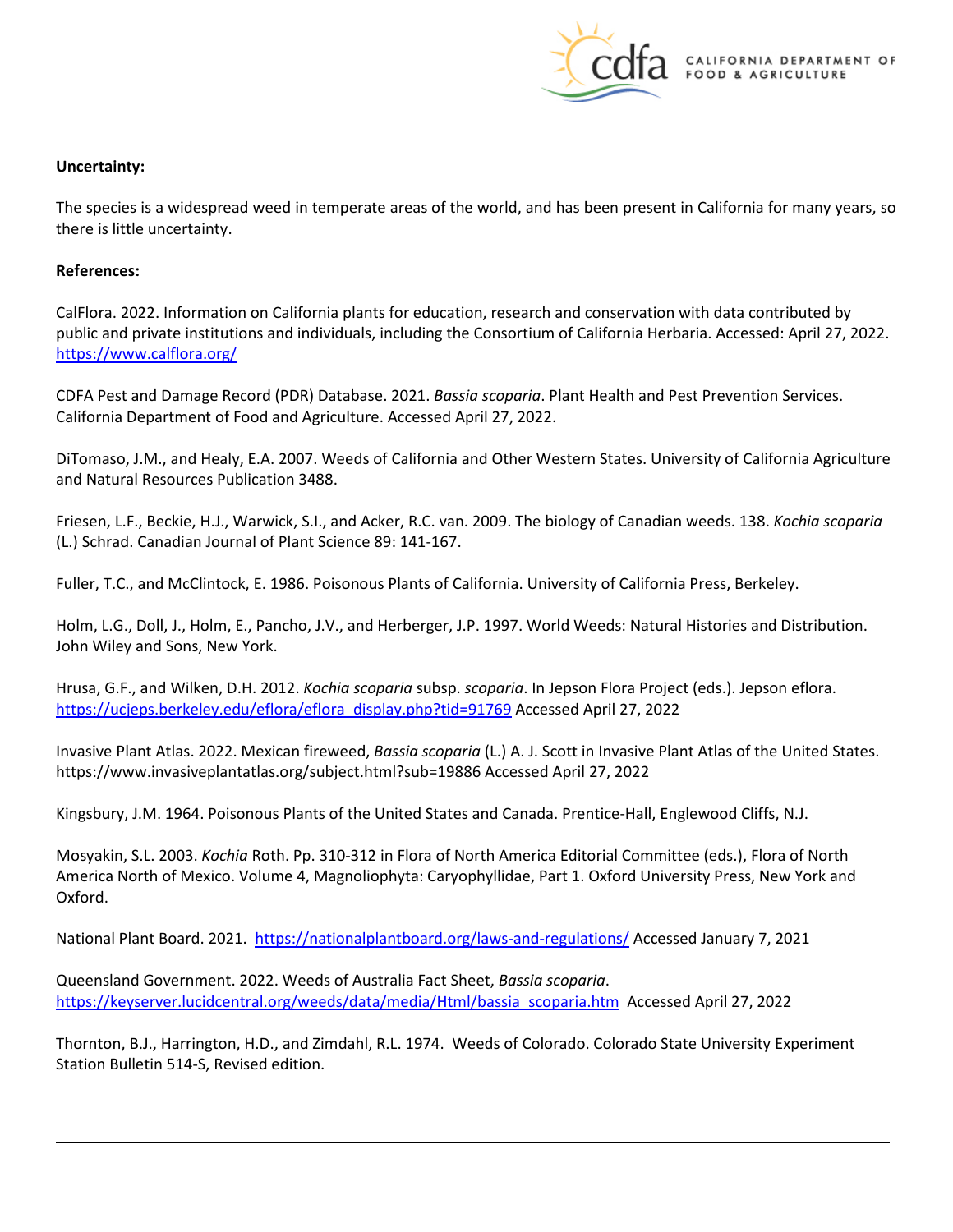

 United States Department of Agriculture (USDA), Agriculture Marketing Service (AMS). 2022. State Noxious-Weed Seed <https://www.ams.usda.gov/sites/default/files/media/StateNoxiousWeedsSeedList.pdf>Accessed April 27, 2022. Requirements Recognized in the Administration of the Federal Seed Act.

 Database. <https://plants.usda.gov/core/profile?symbol=BASC5>Accessed April 27, 2022. United States Department of Agriculture (USDA), Natural Resources Conservation Service (NRCS). 2022. PLANTS

 United States Department of Agriculture (USDA), Agricultural Research Service, National Plant Germplasm System. 2022. Maryland.<https://npgsweb.ars-grin.gov/gringlobal/taxonomydetail.aspx>Accessed April 27, 2022. Germplasm Resources Information Network (GRIN-Taxonomy). National Germplasm Resources Laboratory, Beltsville,

 United States Department of Agriculture (USDA), Phytosanitary Certificate Issuance and Tracking System (PCIT). 2022. Phytosanitary Export Database. <https://pcit.aphis.usda.gov/PExD/faces/ViewHarmfulOrgs.jsp>Accessed April 27, 2022.

## **Author Contact:** [Robert.Price@cdfa.ca.gov](mailto:Robert.Price@cdfa.ca.gov)

 **Responsible Party:** Robert Price, Primary State Botanist; California Department of Food & Agriculture; Seed Laboratory and Herbarium; 3294 Meadowview Road, Sacramento, CA 95832; (916) 738-6700; [permits\[@\]cdfa.ca.gov.](https://permits[@]cdfa.ca.gov)

#### **\*Comment Period: 04/29/2022 through 06/13/2022**

#### **\*NOTE:**

You must be registered and logged in to post a comment. If you have registered and have not received the registration confirmation, please contact us at [permits\[@\]cdfa.ca.gov.](https://permits[@]cdfa.ca.gov)

#### **Comment Format:**

 Comments should refer to the appropriate California Pest Rating Proposal Form subsection(s) being commented on, as shown below.

#### **Example Comment:**

 Consequences of Introduction: 1. Climate/Host Interaction: [Your comment that relates to "Climate/Host Interaction" here.]

- ❖ Posted comments will not be able to be viewed immediately.
- $\clubsuit$  Comments may not be posted if they:

Contain inappropriate language which is not germane to the pest rating proposal;

Contains defamatory, false, inaccurate, abusive, obscene, pornographic, sexually oriented, threatening, racially offensive, discriminatory or illegal material;